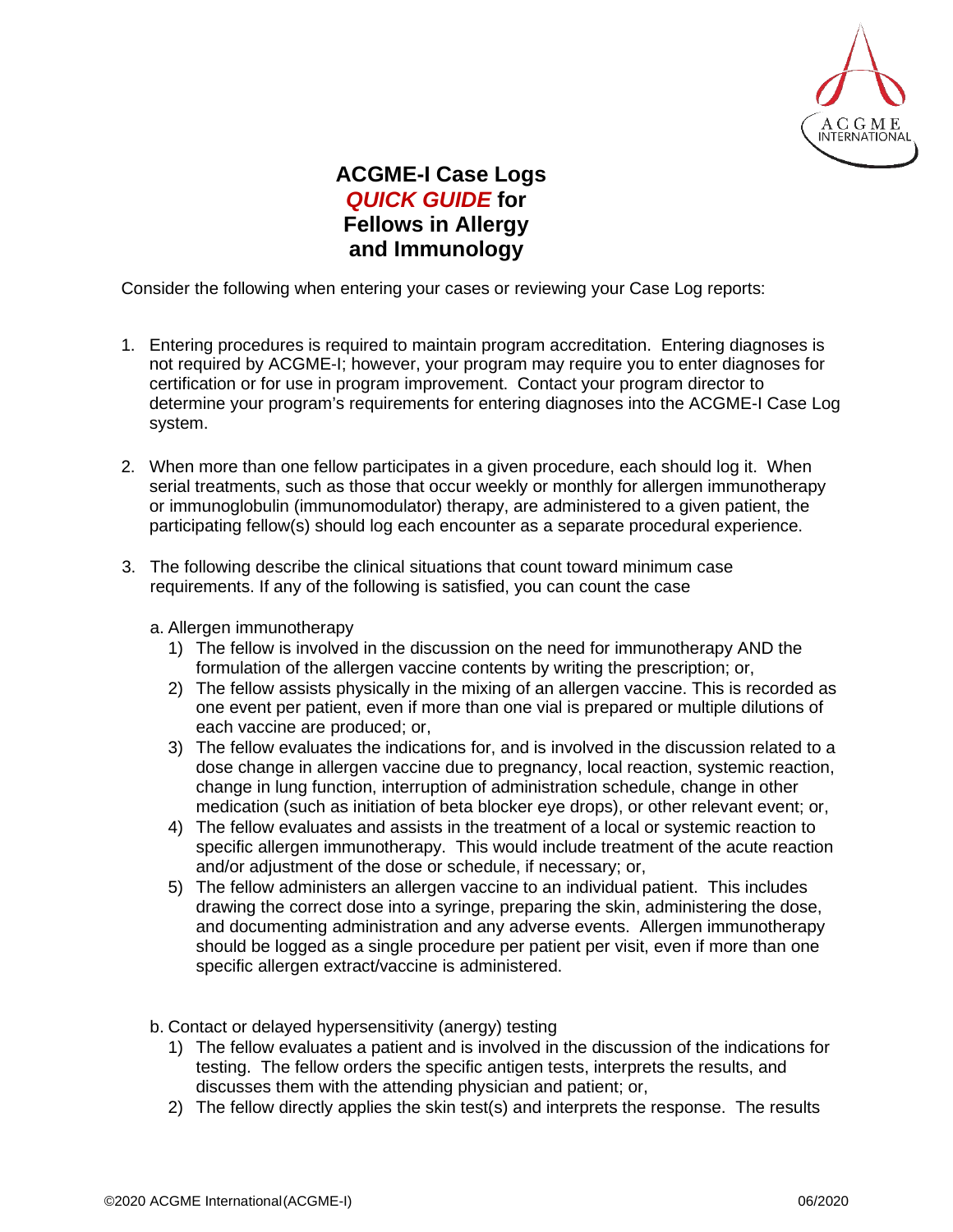are discussed with the staff and/or attending physician. Each patient should be logged as a single event, even if multiple skin tests were applied.

c. Drug hypersensitivity diagnosis and treatment

The fellow assesses a patient with history of an adverse drug reaction and develops a desensitization or challenge procedure based upon review of the medical literature, available protocols, and/or discussions with the attending physician. The fellow then orders the specific dosing of the drug, and monitors and documents the results of the desensitization and challenge. The fellow participates in the discussion of risks and benefits with the patient and/or obtains informed consent before the procedure and counsels the patient after administration. To fulfill this criterion the fellow is not required to remain at the bedside throughout the process provided he or she is available to assist should a problem arise, and all applicable institutional protocols are followed.

- d. Food hypersensitivity diagnosis and treatment
	- 1) The fellow evaluates the patient and discusses the need for food challenge testing. The fellow is directly involved in ordering the challenge according to an existing protocol, or in developing a medical literature-based protocol. The fellow interprets the results and discusses them with the attending physician and the patient. Each logged event is an individual patient on a specific day or with a specific antigen. An individual patient would be logged more than once for repeat testing with different antigens. Placebo challenges, however, would not be logged as separate events. Each dose of antigen is NOT logged as a distinct event. The fellow would not have to be present during the actual challenge, but should be immediately available to respond to problems or questions; or,
	- 2) The fellow directly performs a food challenge, either blinded or open, and observes the patient for adverse events. If multiple doses of a specific food or a double-blind challenge is performed involving a single patient, the case should be logged as a single event. If the same patient undergoes challenge with other foods, those challenges should be logged as separate events.
- e. Immediate hypersensitivity skin testing
	- 1) The fellow evaluates the patient, is involved in the discussion of the indications and allergen selection for immediate hypersensitivity skin testing, and interprets the results with the attending physician and the patient; or,
	- 2) The fellow performs percutaneous and/or intradermal skin testing of the patient. Each patient is logged as a single event, not each skin test.
- f. Immunoglobulin treatment and administration, including the use of immunoglobin and immunomodulatory therapy
	- 1) The fellow evaluates a patient, participates in discussing the need for immunoglobin or immunomodulator therapy, and calculates the dose or is involved in writing the order; or,
	- 2) The fellow administers or monitors immunoglobin or immunomodulator therapy to a patient. This may include starting the intravenous or subcutaneous infusion and adjusting the rate. It may also include being present during infusion or administration and actively participating in the monitoring of vital signs and response to any changes; or,
	- 3) The fellow interacts with staff involved in the administration, such as assessing a